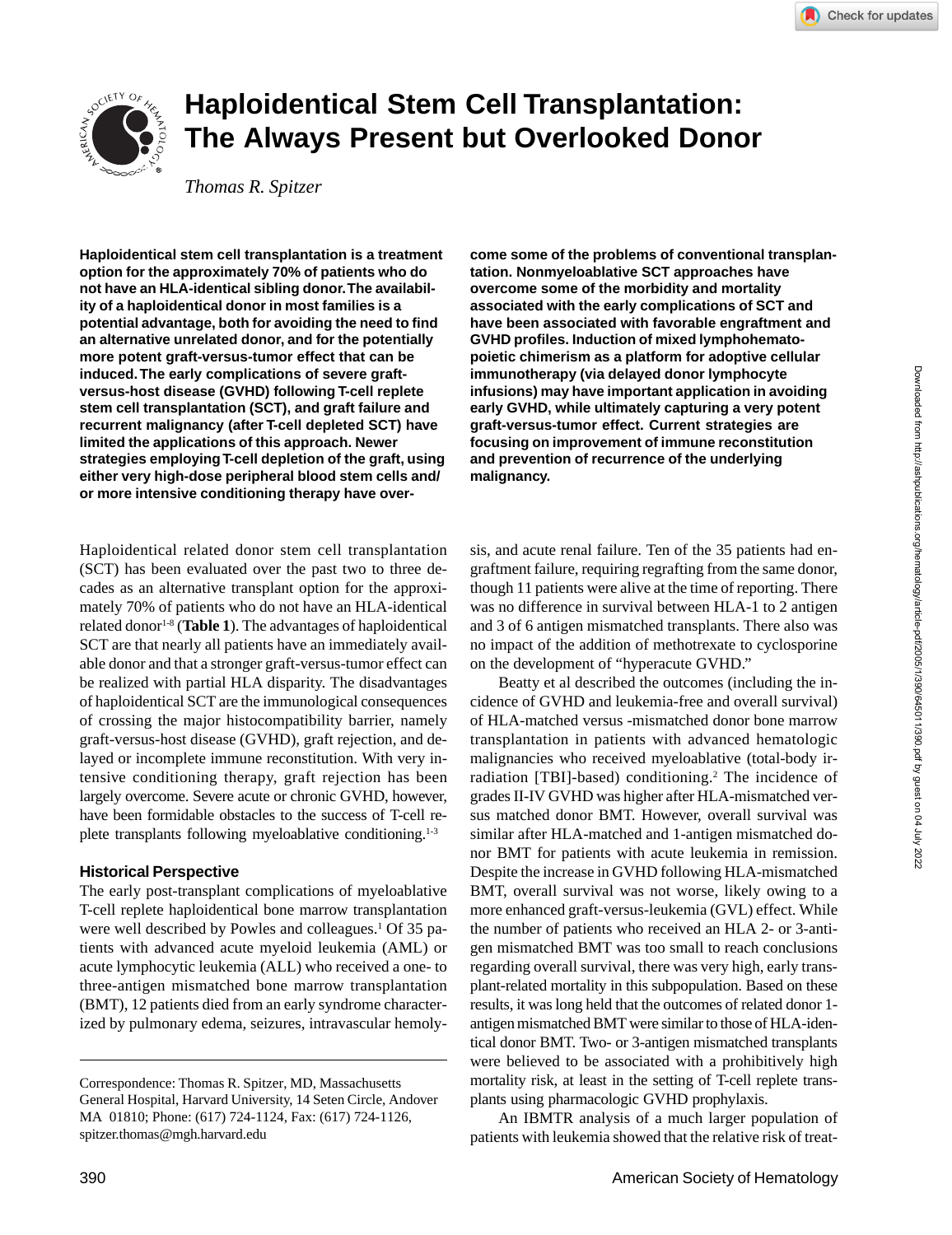#### **Table 1. Haploidentical stem cell transplantation (SCT): potential applications.**

| <b>Hematologic Malignancy</b>                 | <b>Non-Malignant Stem Cell Disorders</b>        | <b>Tolerance Induction</b>            |
|-----------------------------------------------|-------------------------------------------------|---------------------------------------|
| Immediate availability of donor $\rightarrow$ | Available (often parent) donors for children    | Avoidance of long term                |
| Expansion of transplant opportunities         | with inherited stem cell disorders (e.g., SCID) | immunosuppression                     |
| Availability of donor for subsequent          | Alternative donor source for acquired stem      | Potential opportunities for cadaveric |
| stems cell or DLI                             | cell disorders (e.g., SAA)                      | donor organ transplantation           |
| Potentially stronger GVT effect               |                                                 |                                       |

Abbreviations: DLI, donor lymphocyte infusion; GVT, graft-versus-tumor; SAA, severe aplastic anemia; SCID, severe combined immune deficiency.

ment failure for early leukemia and the overall risk of transplant-related mortality were significantly higher for patients who received a 1- or 2-antigen mismatched BMT compared to an HLA-identical sibling donor transplant.<sup>3</sup> For standard-risk leukemic patients a significantly higher probability of leukemia-free survival was observed for patients who received an HLA-identical donor transplant compared with recipients of a 1- or 2-antigen mismatched donor transplant. For high-risk patients, however, any difference was obscured by a disappointing 15% leukemia-free survival probability in both matched and mismatched transplant recipients. Thus, the consequences of T-cell replete myeloablative BMT in which HLA barriers were crossed were readily apparent and, at least in the situation of standard-risk hematologic malignancies, were associated with a significantly lower leukemia-free survival.

Previous efforts to overcome the problem of GVHD following myeloablative haploidentical BMT using ex vivo T-cell depleted (TCD) bone marrow were complicated by a very high risk of graft failure and recurrent malignancy.9 Epstein-Barr virus (EBV)-related post-transplant lymphoproliferative disease was another important complication of TCD transplantation.<sup>10</sup> Other attempts to reduce transplant-related mortality focused on prevention and treatment of opportunistic infections. Recognition of the importance of cytomegalovirus (CMV) serostatus on transplant outcomes, for example, led to the preferential selection of CMV-seronegative donors for CMV-seronegative recipients, whenever possible.

|  |  |  |  |  | Table 2. Haploidentical stem cell transplantation (SCT) strategies. |  |  |
|--|--|--|--|--|---------------------------------------------------------------------|--|--|
|--|--|--|--|--|---------------------------------------------------------------------|--|--|

| <b>Strategy</b>                                                      | Center                          | <b>Results</b>                                                                       | Reference                         |
|----------------------------------------------------------------------|---------------------------------|--------------------------------------------------------------------------------------|-----------------------------------|
| <b>MYELOABLATIVE</b>                                                 |                                 |                                                                                      |                                   |
| T-cell replete BMT<br>Pharmacologic GVHD<br>Prophylaxis              | Royal Marsden<br>Seattle        | Hyperacute GVHD; frequent rejection<br>$\uparrow$ GVHD with $\uparrow$ HLA disparity | 1<br>$\overline{2}$               |
| Partial ex vivo TCD,<br>Post-BMT<br>Pharmacoprophylaxis              | U. South Carolina               | Good GVHD Protection DFS in $\sim$ 20%                                               | 4                                 |
| "Mega-dose" TCD<br><b>PBSCT</b>                                      | Perugia                         | Minimal GVHD Favorable survival in<br>remission AML/ALL                              | 5,11                              |
|                                                                      | Canada (multi- center)<br>Emory | Delayed immune reconstitution with high rates of relapse,<br>infectious deaths       | 12<br>13                          |
| Ex vivo T-cell anergization                                          | Children's/DFCI                 | Minimal GVHD                                                                         | 6                                 |
| Donor selection according<br>to feto-maternal chimerism <sup>*</sup> | Japan (multiple centers)        | ↓ GVHD with donor/recipient mismatched for NIMA<br>$23 - 26$                         |                                   |
| <b>NON-MYELOABLATIVE</b>                                             |                                 |                                                                                      |                                   |
| Ex vivo/in vivo TCD,<br>delayed DLI                                  | <b>MGH</b>                      | "split level" mixed chimerism,<br>conversion of T-cell chimerism after DLI           | 7,8                               |
| Post-BMT high-dose<br>cyclophosphamide                               | Johns Hopkins                   | Full donor chimerism in most, GVHD in $\sim$ 50%                                     | 17                                |
| Ex vivo/in vivo TCD<br>with Campath                                  | Duke                            | Low incidence of acute GVHD.<br>high incidence of GVHD after DLI                     | Personal communication<br>N. Chao |

\* Reduced-intensity conditioning in a minority of patients.

Abbreviations: ALL, acute lymphocytic leukemia; AML, acute myeloid leukemia; BMT, bone marrow transplantation; DFCI, Dana-Farber Cancer Institute; DFS, disease-free survival; DLI, donor lymphocyte infusion; GVHD, graft-versus-host disease; MGH, Massachusetts General Hospital; NIMA, non-inherited maternal antigens; PBSCT, peripheral blood stem cell transplantation; TCD, Tcell depletion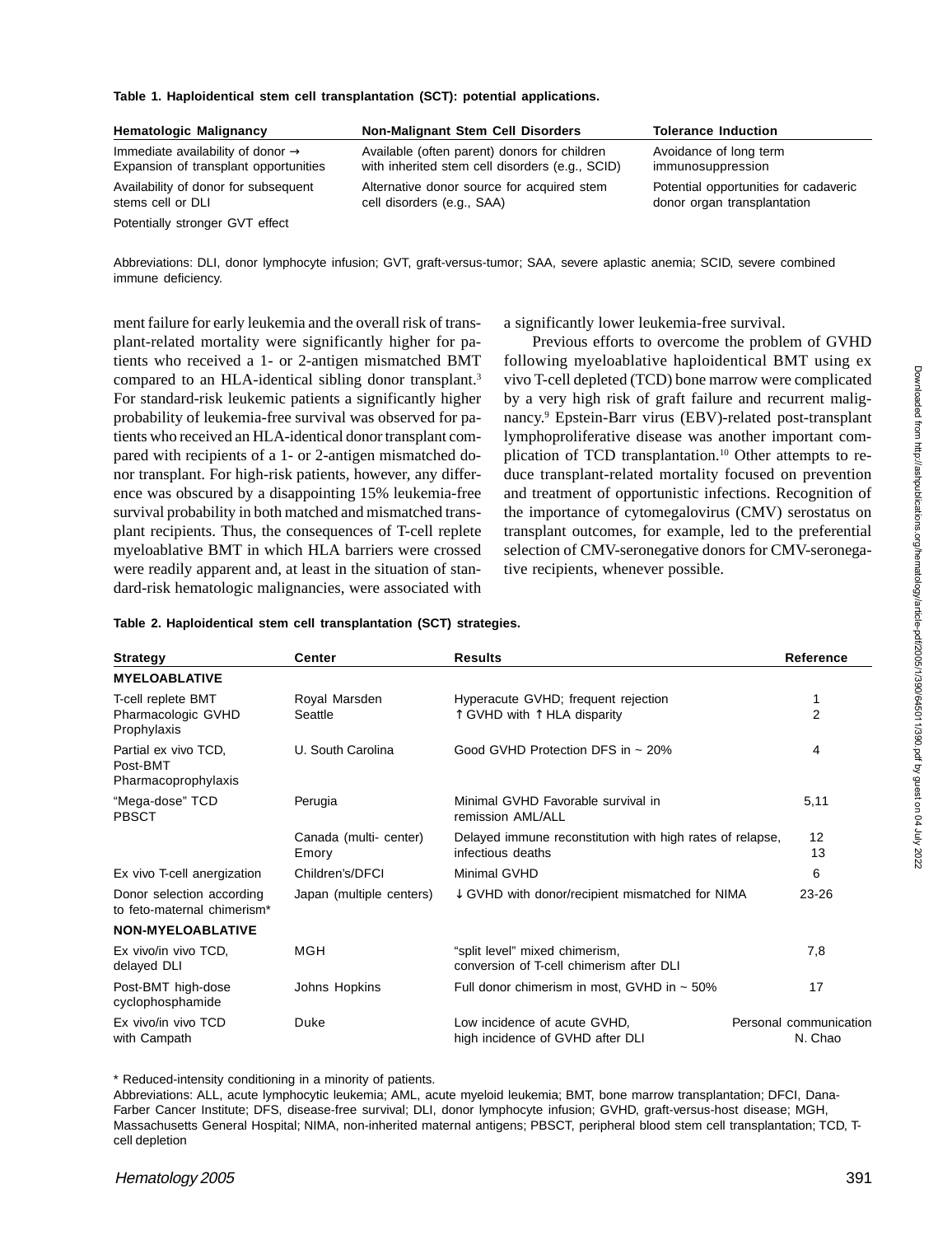## **Newer Approaches to Haploidentical SCT**

This early experience highlighted the need for new strategies to deal with the complications of haploidentical SCT, particularly GVHD and its attendant complications (**Table 2**). If ex vivo T-cell depletion approaches were to be used to prevent GVHD, more intensive conditioning and/or higher doses of stem cells (e.g., mobilized peripheral blood stem cells versus bone marrow) would be required. Mehta et al showed that a combination of in vitro and in vivo Tcell depletion resulted in an acceptably low incidence of GVHD and reasonable survival probabilities following BMT for advanced hematologic malignancy.<sup>4</sup> One such analysis evaluated 201 patients with acute leukemia who were conditioned with TBI/etoposide/cyclophosphamide, cytarabine, anti-thymocyte globulin (ATG), and methylprednisolone. In vitro T-cell depletion was performed with a T10 B9 or OKT3 monoclonal antibody. GVHD prophylaxis consisted of ATG, corticosteroids, and cyclosporine. Greater than grade I GVHD and chronic GVHD occurred in 13% and 15% of patients, respectively. Five-year actuarial disease-free and overall survival probabilities were 18% and 19%.

In an effort to further decrease the incidence of GVHD and improve the outcomes of haploidentical SCT, Aversa et al evaluated a strategy in which "mega-dose," vigorously T-cell depleted, granulocyte colony-stimulating factor (G-CSF)-mobilized peripheral blood stem cells from haploidentical donors were transplanted following a TBI/ thiotepa/fludarabine/ATG preparative regimen.<sup>5</sup> Early results in patients with AML or ALL were remarkable for sustained donor chimerism in most patients and the absence of acute or chronic GVHD. Veto cells, within the high-dose CD34+ -selected cell product, and NK cells that destroy residual host alloreactive cells were thought to be partially responsible for the favorable engraftment profile. Transplant-related mortality risk was 40%, with infection as the leading cause of death. Improved immune reconstitution and fewer deaths secondary to infection occurred when post-transplant G-CSF was discontinued. In a more recent report using automated devices for CD34+ cell selection, 94 of 101 patients achieved primary engraftment, and acute GVHD occurred in eight of 100 evaluable patients. Thirty-eight patients died due to nonleukemic causes. For patients with AML and ALL in remission, event-free survival probabilities were 48% and 46%, respectively.<sup>11</sup>

Other approaches using myeloablative conditioning and high-dose CD34+ cell-selected grafts have described similarly favorable engraftment rates and protection from GVHD. However, recurrent malignancy and infection deaths due to poor immune reconstitution have been problematic. In a Canadian multi-center trial using an approach similar to that developed by Aversa et al, all 11 patients engrafted without GVHD. Ten of 11 patients died due to leukemic relapse or infection.12 Waller et al describe a 93% mortality in 28 patients who received a TCD, CD34+-enriched haploidentical SCT after an ATG-based regimen, with most deaths as a result of infection or relapse. Adoptive cellular therapy using antigen-specific donor T-cells has been proposed.<sup>13</sup>

Another approach to myeloablative haploidentical stem cell transplantation by Guinan and colleagues has been the induction of alloantigen-specific anergy by the culturing of host and donor bone marrow in the presence of CTLA-4-IG.<sup>6</sup> Of 12 patients with advanced hematologic malignancy, only 3 developed gastrointestinal GVHD. At the time of reporting, 5 of 12 patients were alive and disease-free from 5 to 29 months post-transplant. The induction of alloantigen-specific anergy was demonstrated by a substantial reduction in precursor helper T-cell frequency after in vitro culture of host and donor bone marrow compared to the precursor helper T-cell response to third-party antigen.

#### **Nonmyeloablative Haploidentical SCT**

Whereas the incidence of GVHD and related complications has likely been reduced by some form of ex vivo T-cell depletion or anergization, transplant-related mortality risk following myeloablative transplantation has remained high. In an effort to reduce the early regimen-related mortality risk while still capturing the potent graft-versus-tumor effect of the transplant, several recent clinical trials have evaluated the efficacy of nonmyeloablative conditioning for haploidentical SCT.

Based on murine models established by Sykes and colleagues,<sup>14,15</sup> clinical trials at Massachusetts General Hospital (MGH) have been performed using nonmyeloablative conditioning (cyclophosphamide with or without fludarabine, in vivo T-cell depletion using polyclonal or monoclonal anti-T cell antibodies, pre-transplant thymic irradiation, and most recently, ex vivo T-cell depletion) in an effort to induce stable mixed lymphohematopoietic chimerism as an immunological platform for adoptive cellular immunotherapy.<sup>7,8</sup> The rationale for this approach has included 1) the reduction of regimen-related toxicities with nonmyeloablative conditioning, 2) the prevention of GVHD by in vivo and ex vivo T-cell depletion, and 3) the capture of an optimal graft-versus-tumor effect by delayed donor lymphocyte infusions (DLI). Murine studies by Mapara et al showed that DLI-mediated GVL effects were more potent in mixed chimeras than in full donor chimeras.15 The preservation of host antigen-presenting cells was shown to be responsible for the enhanced GVL effect.<sup>16</sup>

In initial trials, the risk of severe GVHD was high following T-cell replete bone marrow transplantation. However, impressive and durable antitumor responses in some patients with chemorefractory aggressive lymphomas were observed. The current MGH protocol includes cyclophosphamide and fludarabine, MEDI-507 (a monoclonal anti-CD2 antibody), and thymic irradiation. This has resulted in a high incidence of mixed chimerism without early GVHD and the observation that conversion of T-cell chimerism could occur with manageable or no GVHD (shown sche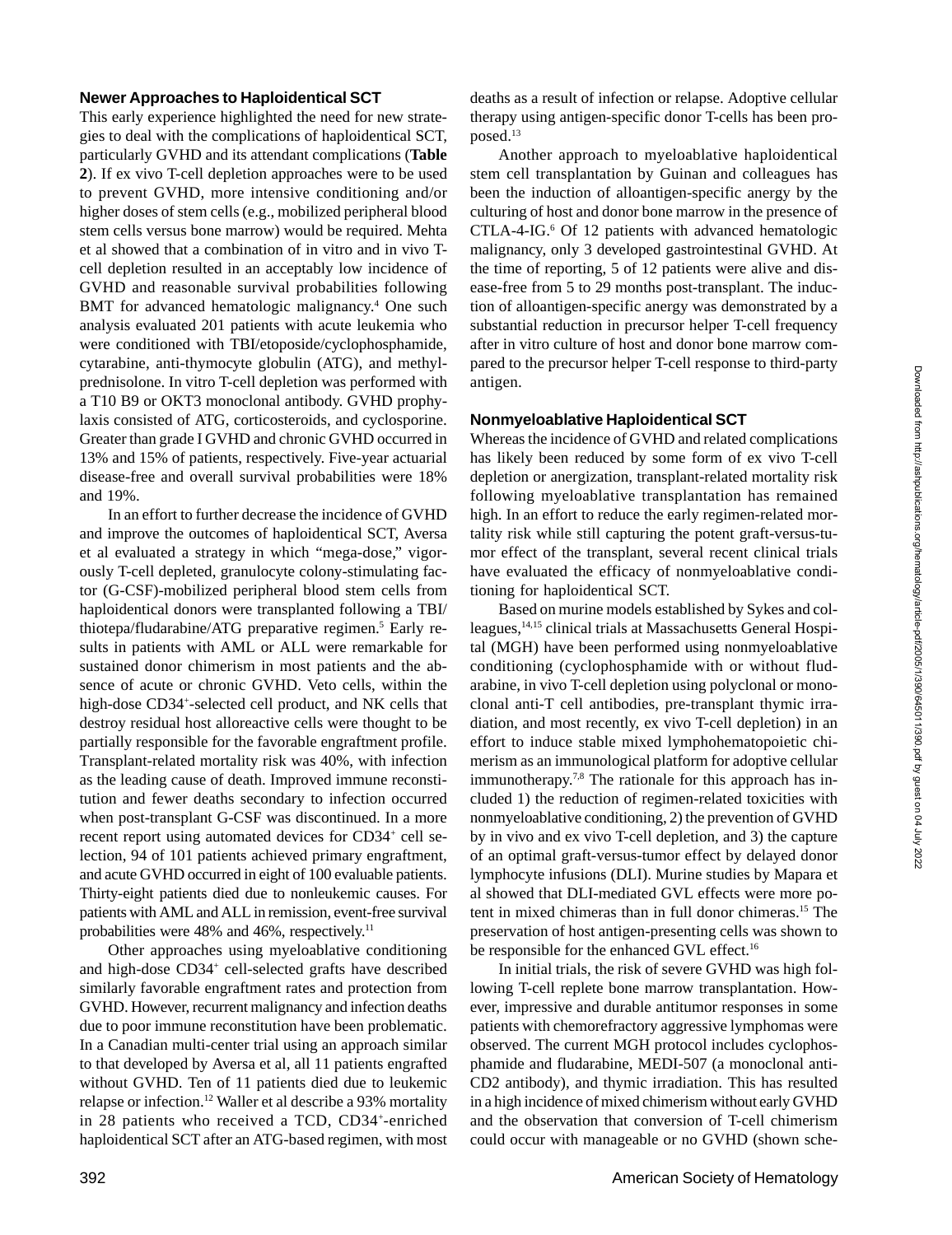matically in Figure 1).<sup>8</sup> Recurrent malignancy and late infections have been the chief reasons for treatment failure with this approach. Efforts are underway to optimize the ex vivo T-cell depletion of the product and to explore different doses of delayed DLI.

O'Donnell et al have performed nonmyeloablative haploidentical BMT with high-dose posttransplant cyclophosphamide, 50 mg/kg on day 3, to improve GVHD prophylaxis.17 Thirteen patients with hematologic malignancy who received low-dose TBI/fludarabine (with or without post-transplant cyclophosphamide) and tacrolimus/ mycophenolate mofetil (MMF) for GVHD prophylaxis were recently described. Acute GVHD developed in 6 of the 13 patients. Six of the 13 patients were alive, 5 of whom were in a complete remission at a median of 191 days post-transplant.

Using a non-radiation (cyclophosphamide/fludarabine) based chemotherapy preparative regimen and a combination of in vivo and ex vivo T-cell depletion (in vivo Campath plus Campath-treated peripheral blood stem cells), Chao and colleagues at Duke University treated 35 patients with a variety of hematologic malignancies and solid tumors with haploidentical SCT (N. Chao, personal communication; manuscript submitted). Three patients



**Figure 1. Nonmyeloablative ex vivo T-cell depleted (TCD) peripheral blood stem cell transplantation (PBSCT) and delayed donor lymphocyte infusion (DLI) for hematologic malignancy.**

This schematic representation of a nonmyeloablative conditioning regimen (cyclophosphamide  $\pm$  fludarabine, anti-CD2 monoclonal antibody [MEDI-507], and thymic irradiation) shows the induction of mixed lymphohematopoietic chimerism followed by delayed DLI to convert the chimerism to full donor, thereby capturing a potent graft-versus-leukemia (GVL) effect while minimizing graft-versus-host disease (GVHD). The graph from one patient shows "split lineage" chimerism and conversion of T-cell chimerism following DLI. BMT, bone marrow transplantation.

experienced primary graft failure. The incidence of severe acute and chronic GVHD was 9% and 23%, respectively. Progressive disease and infection were the leading causes of mortality. Five of 12 patients (42%) developed severe GVHD following DLI.

# **Haploidentical SCT: Special Considerations and Implications for Donor Selection**

## **Killer immunoglobulin-like receptor mismatching**

Lysis of tumor cells by natural killer cells is mediated in part by mismatching of the killer immunoglobulin-like receptor (KIR) ligand between the NK cell and its target. For this reason, mismatching of the KIR ligand in the GVH direction might enhance a graft-mediated anti-tumor effect following haploidentical SCT. A clinically meaningful impact of donor NK cell alloreactivity following haploidentical stem cell transplantation has been suggested by the lower relapse risks for patients with AML who received a haploidentical SCT according to the strategies developed by Ruggeri et al.<sup>18</sup> The probability of relapse at 5 years (75% vs 0%) was reported for 57 patients with AML who received KIR ligand-matched versus mismatched transplant. The importance of KIR ligand compatibility on relapse and survival probabilities after alternative donor transplantation remains to be defined, as conflicting results have been reported regarding the effect of KIR ligand matching on these outcomes following unrelated donor transplantation.19,20 Nonetheless, considerable potential exists to enhance an antitumor effect of haploidentical SCT among selected hematologic malignancies. NK cell alloreactivity in the GVH direction is not associated with increased GVHD and may have a positive impact on the donor engraftment.

# **Haploidentical stem cell transplantation based on feto-maternal microchimerism**

Evidence exists that exposure to non-inherited maternal antigens during pregnancy may result in lasting feto-maternal microchimerism and tolerance induction.<sup>21</sup> Data from an IBMTR analysis showed that stem cell transplants from a non-inherited, maternal antigen-mismatched sibling result in a reduced incidence of acute GVHD (compared to non-inherited, paternal antigen-mismatched sibling donor transplants) and reduced transplant-related mortality (compared to parental donor transplantation).<sup>22</sup> Favorable outcomes of haploidentical SCT using T-cell replete grafts from sibling donors mismatched for noninherited maternal antigens have been recently published.23-26 These reports have demonstrated the occurrence of sustained chimerism with an acceptably low incidence of GVHD after myeloablative or reduced-intensity conditioning and up to 3- HLA antigen mismatched T-cell replete SCT. In a study of 35 patients with hematologic malignancy from Kyoto, Japan, who received a 2- or 3-antigen mismatched SCT from a microchimeric, non-inherited maternal antigen-mis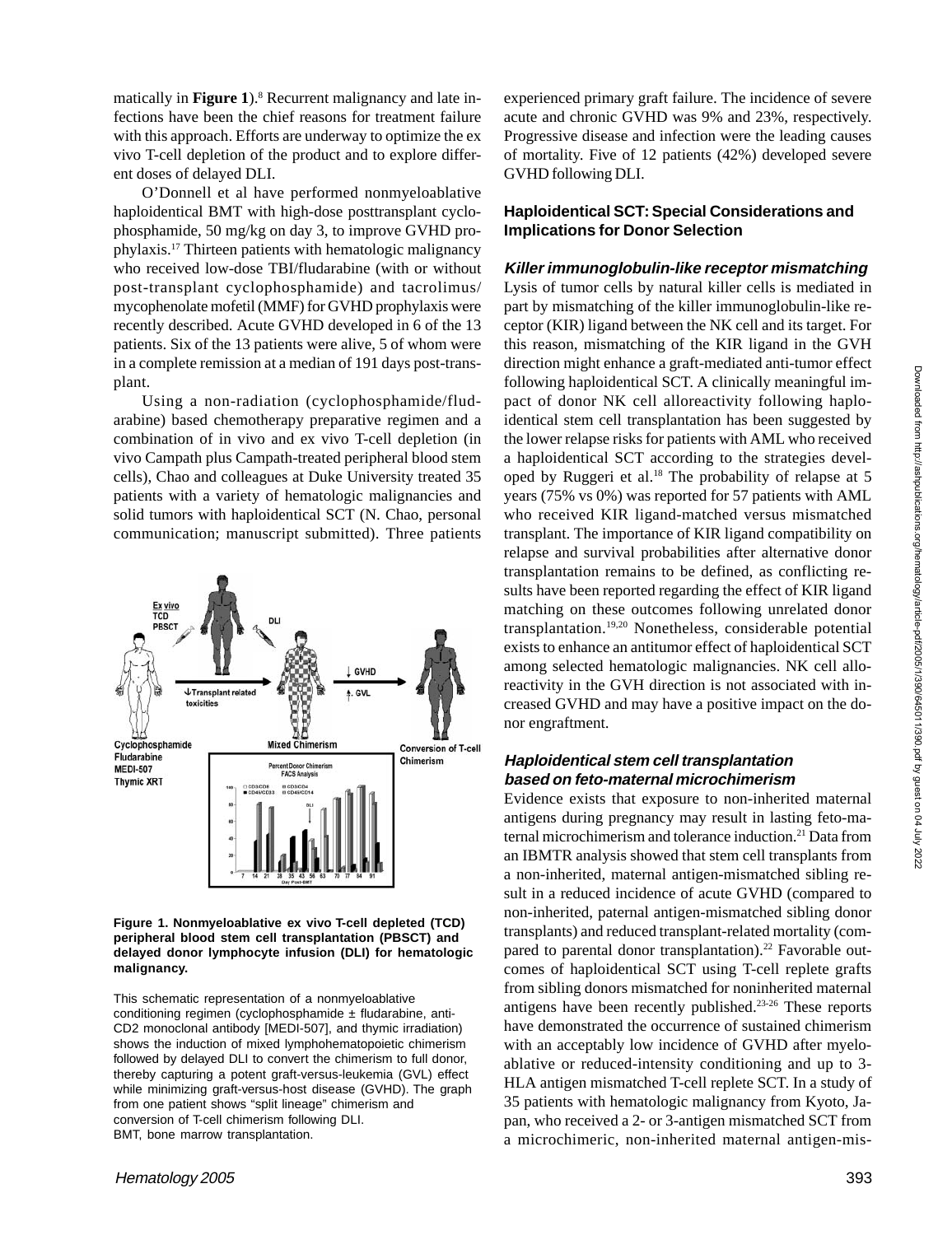matched donor after myeloablative or reduced-intensity conditioning, a significantly reduced incidence of severe GVHD was observed compared to transplants where the donor and recipient were mismatched for inherited paternal antigens.23 Thus, choice of donor within families, both to enhance an antileukemic effect (through KIR epitope mismatching) and to reduce transplant-related complications, most notably GVHD (through selection of siblings mismatched for non-inherited maternal antigens), may improve survival outcomes following haploidentical SCT.

## **Haploidentical Stem Cell Transplantation: Other Applications**

#### **Specific transplantation tolerance induction**

The major obstacle to successful solid organ transplantation (SOT) is graft rejection. Substantial morbidity accompanies lifelong immunosuppression following SOT. Several preclinical models have shown that sustained donorspecific allotolerance can be induced by combined bone marrow and kidney transplantation. Even transient mixed lymphohematopoietic chimerism is sufficient to induce durable tolerance.<sup>27,28</sup> Favorable experience has been observed with combined HLA-matched bone marrow/kidney transplantation for patients with end-stage renal disease secondary to multiple myeloma. Durable anti-myeloma responses and sustained renal allograft tolerance despite, in some cases, only transient donor chimerism have been observed.29,30 At the MGH, a protocol was developed for combined haploidentical bone marrow and kidney transplantation for end-stage renal disease without an underlying malignancy. By using a cyclophosphamide, MEDI-507, thymic irradiation preparation similar to that used for transplantation of multiple myeloma, and simultaneous bone marrow/kidney transplantation, sustained specific transplantation tolerance has been documented (clinically and by in vitro studies of alloreactivity) in 2 of 3 evaluable patients (manuscript in preparation). The sustained tolerance despite only transient  $(< 14$  days) lymphohematopoietic chimerism suggests that, in addition to the mechanism of central deletional tolerance demonstrated in the pre-clinical models, peripheral mechanisms of tolerance induction are important in the maintenance of tolerance. Such tolerance approaches will be investigated in cadaveric kidney transplantation and transplantation of other solid organs.

## **Antitumor response following hematopoietic graft rejection: a new paradigm for transplantation?**

A striking and unexpected observation from our nonmyeloablative HLA-matched and mismatched stem cell transplant protocols has been the substantial response rate and the occurrence of durable antitumor responses in some patients with chemorefractory hematologic malignancies, even following hematopoietic graft rejection.<sup>17,31,32</sup> Dey et al described a 41% response rate among patients who rejected

their grafts, following nonmyeloablative HLA-matched or -mismatched SCT.32 While the mechanism of this antitumor response has not been fully defined, preclinical and clinical evidence suggests that a host-specific antitumor response may be generated by the graft rejection. Clinically, this is supported by the observation of ongoing tumor regression following multiple sequential DLIs in some patients who previously rejected their grafts. This has been accompanied in some cases by transient increases in the number of host CD8<sup>+</sup> cells. In a murine model, both spontaneous rejection and recipient lymphocyte infusions (RLI) to intentionally induce graft rejection provide protection from tumor-related mortality.<sup>33</sup> This protection is dependent on recipient-derived interferon-gamma and on the generation of tumor-specific cytotoxic cells.33,34 Colvin and colleagues have reported responses among patients with refractory AML following low-dose TBI and haploidentical SCT in which graft rejection reliably occurs.<sup>35</sup> Sequential DLIs are now given in an effort to enhance the antitumor effect associated with graft rejection.

## **Haploidentical Stem Cell Transplantation: Conclusions and Future Direction**

A potentially huge upside of haploidentical SCT exists: namely, an expansion of transplant opportunities for patients without an HLA-matched donor and the potentiation of a graft-versus-tumor effect of the transplant. Haploidentical stem cell transplant strategies may also be important for specific transplantation tolerance induction. Whereas some of the important challenges of haploidentical SCT have been addressed, and at least partially ameliorated (i.e., severe GVHD), other problems, such as delayed immune reconstitution and recurrent malignancy, particularly for patients with advanced disease at the time of transplant, remain significant hurdles limiting long-term success. Given these unresolved issues, the role and timing of haploidentical SCT, especially in relation to other potential alternative donor stem cell sources (cord blood, mismatched unrelated donors), remain to be defined. The most promising approaches to haploidentical SCT involve graft engineering to deplete cells capable of causing GVHD while preserving (or adding back later) cells that are responsible for a graft-versus-tumor effect and for restoring T-cell immunity. In this regard, approaches that employ delayed adoptive cellular immunotherapy, including infusion of specific regulatory cells and/or tumor or pathogen-specific cytotoxic T-lymphocytes, appear particularly promising.

#### **References**

- 1. Powles RL, Kay HEM, Clink HM, et al. Mismatched family donors for bone-marrow transplantation as treatment for acute leukemia. Lancet. 1983;1:612-615.
- 2. Beatty PG, Clift RA, Mickelson EM, et al. Marrow transplantation from related donors other than HLA-identical siblings. N Engl J Med. 1985;313:765-771.
- 3. Szydlo R, Goldman JM, Klein JP, et al. Results of allogeneic bone marrow transplants for leukemia using donors other than HLA-identical siblings. J Clin Oncol. 1997;15:1767-1777